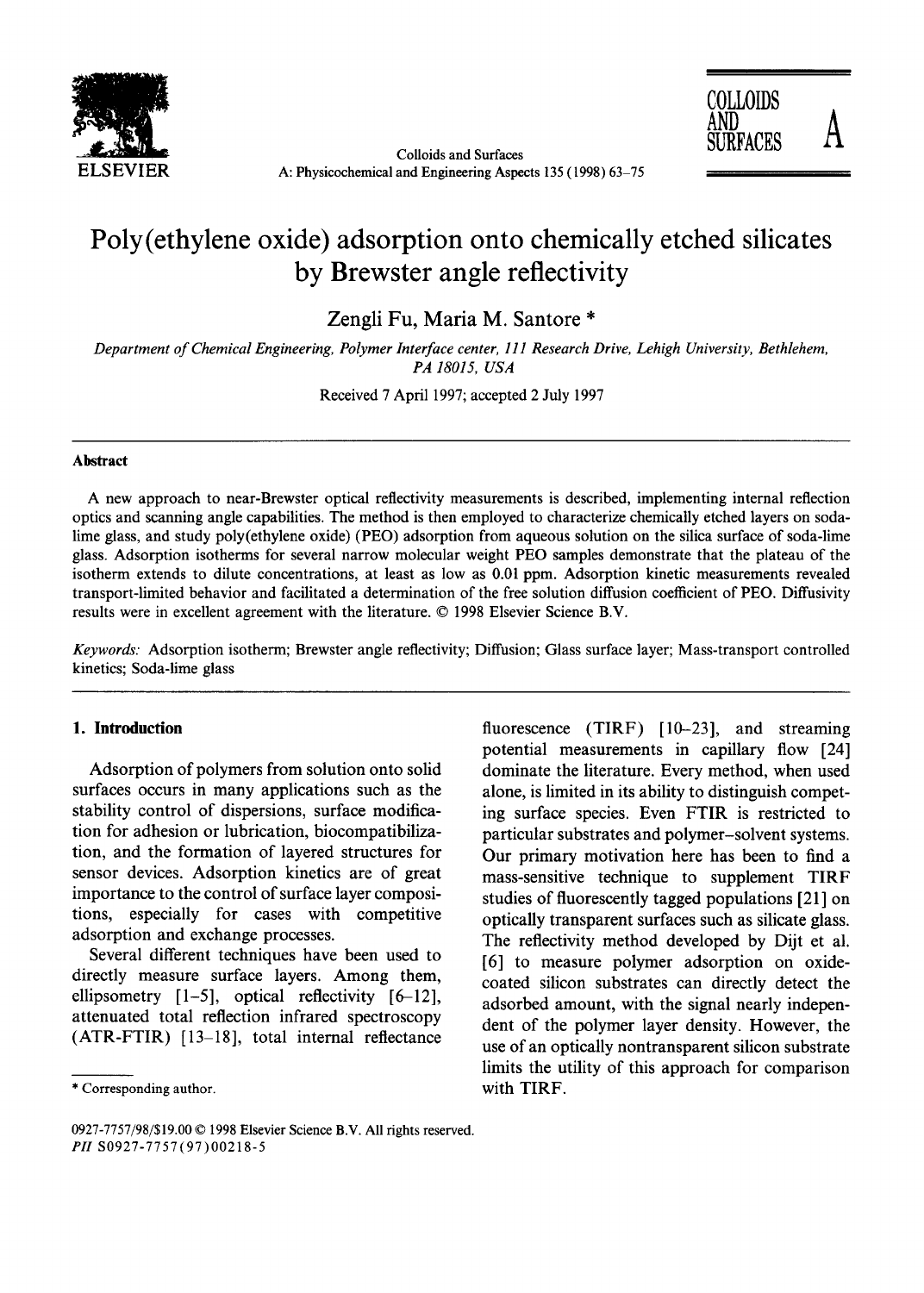The Brewster angle reflectivity method, based on refractive index, can be implemented in internal reflection inside glass substrates, making it possible to conduct adsorption reflectivity experiments parallel with TIRF studies. Although Brewster angle reflectometers with angle scanning capability have been used on pure silica [10,25] or high refractive index glass substrates [11], we know of no reflectivity study of polymer adsorption on silicate glass on which a surface film exists [26-31]. This film potentially complicates the optical calibration.

This paper describes our novel approach to optical reflectivity measurements of polymer adsorption on substrates with surfaces optically different than the bulk substrate material. Calculations are presented to motivate the subsequent interpretation of experimental data. A description of the instrument is provided, and our calibration methods discussed. Then, results are shown to evidence the presence of silica-like surface layers on soda-lime glass for surface treatments relevant to our adsorption studies. Finally, poly(ethylene oxide) (PEO) adsorption isotherms and kinetic data are presented and interpreted in the context of transport limited adsorption.

# 2. **Brewster angle reflectivity at a glass-solution interface**

It has been recognized [26-31] that, even without adsorbed polymers, a surface layer usually occurs on silicate glass as a result of chemical treatment (such as the acid as used in our precleaning process), by the contact with water [28,29], or even atmospheric moisture [30]. Leaching of alkali ions and the hydration of the silica are the primary reasons for the formation of the surface layer [26,28,29], which usually has a composition and refractive index approaching those of pure silica [27,30]. Therefore, an interfacial model with at least two layers (one for the adsorbed polymer layer, and the other for the glass surface layer) should be used to predict the reflectivity of polymers adsorbing on silicate glass.

In this work, both the glass surface and the polymer layer are assumed to be homogeneous, i.e. adequately described by a single refractive index for each. In reality there is nonuniform distribution of concentration (and optical density) across each layer; however, the two-layer model is sufficient because the glass surface layer and the adsorbed polymer are much thinner than the wavelength of light. Our numerical calculations have shown that an adsorbed step-function layer will have the same near-Brewster-angle reflectivity as a layer with a complex profile when the total interfacial mass is less then  $1 \text{ mg/m}^2$  and the thickness is less than 15 nm (here we modeled the complex profile using 10 internal sublayers of varied refractive index [32]).

The two-layer model is illustrated by Fig. 1, where  $n_{\rm g}$ ,  $n_{\rm f}$ ,  $n_{\rm p}$  and  $n_{\rm s}$ , represent the refractive indices of the glass, the glass surface layer, the adsorbed polymer layer and the polymer solution, respectively; and  $d_f$  and  $d_p$  represent the thickness of surface layer and polymer layer. The reflectivity coefficient,  $r_{ab}$ , of p-polarized light incident on a sharp interface separating two media with refractive indices  $n_a$  and  $n_b$  is given by the Fresnel equation:

$$
r_{ab} = \frac{n_b \cos \theta_a - n_a \cos \theta_b}{n_b \cos \theta_a + n_a \cos \theta_b},
$$
 (1)

where the incident angle,  $\theta_a$ , and the transmitted angle,  $\theta_b$ , are related by Snell's law:  $n_a \sin \theta_a = n_b$  $\sin \theta_b$ . In Eq. (1),  $r_{ab}$  vanishes at the Brewster angle,  $\theta_{\rm B}$ ,  $=\tan^{-1} (n_{\rm s}/n_{\rm g})$  for a perfect glass-solution interface. The reflectivity,  $R_p$ , is defined as the intensity ratio of the reflected light to the incident light,  $I/I_0$ , and is given by  $|r_{ab}|^2$  (the square of the complex modulus of  $r_{ab}$ ). An interfacial layer is



Fig. 1. Brewster angle reflectivity at a glass-solution interface containing two thin layers: an alkali-leached/hydrated surface layer and an adsorbed polymer layer.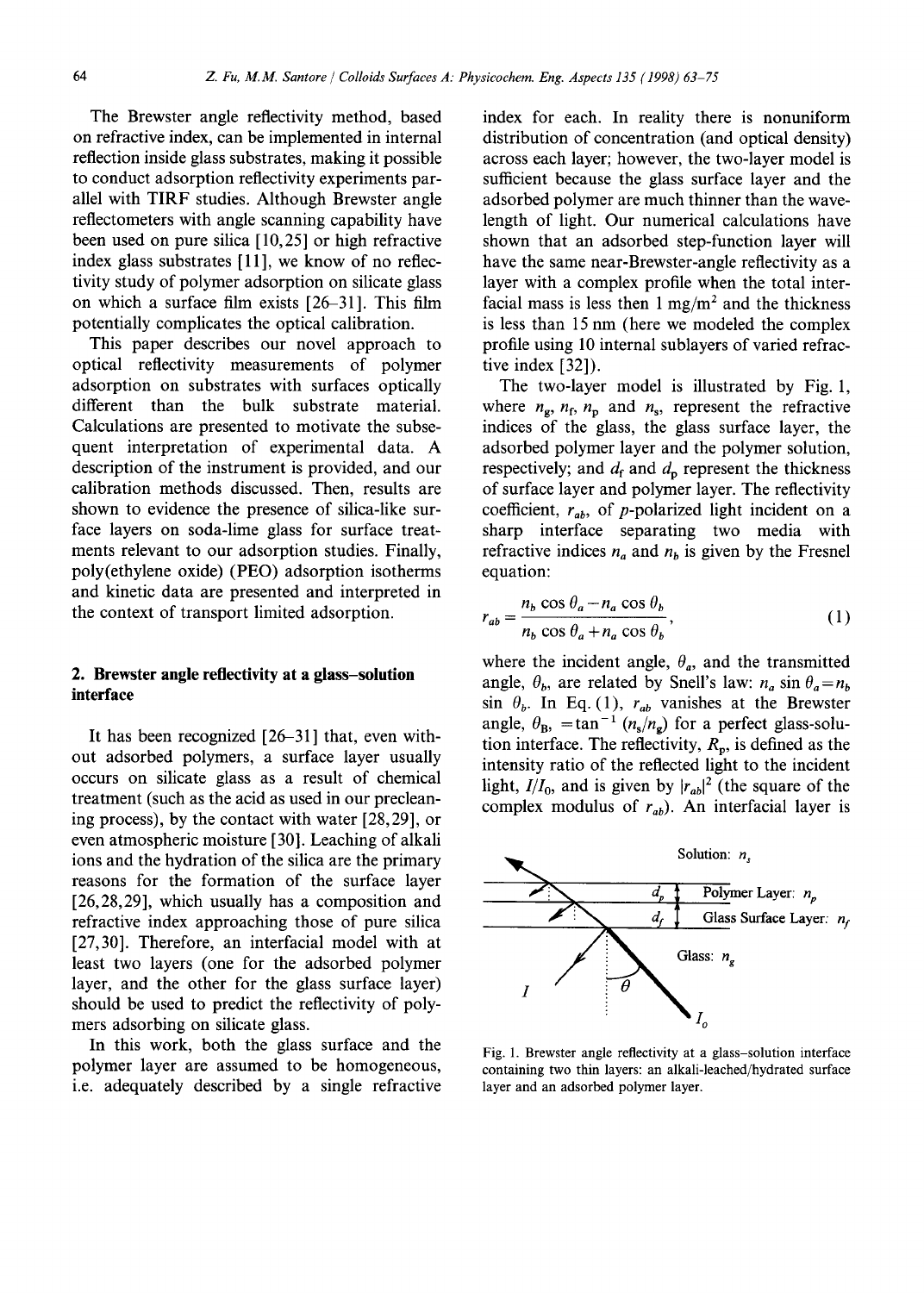easily detected near  $\theta_{\rm B}$ , because  $R_{\rm p}$  will change significantly upon adsorption.

The angular-dependent reflectivity,  $R_p(\theta)$ , from an interface with a single step-function layer is given by [33]

$$
R_{\rm p} = \left| \frac{r_{\rm g} j + r_{\rm js} \, e^{-i 2\beta_j}}{1 + r_{\rm g} j r_{\rm js} \, e^{-i 2\beta_j}} \right|^2, \tag{2}
$$

where r is given by Eq.  $(1)$ , the subscript j refers to the thin layer at the glass-solution interface; g and s refer to glass and solution, respectively. For two interfacial layers,  $j$  and  $k$ , the reflectivity for p-polarized light is

$$
R_{p} = \begin{vmatrix} (r_{gj} + r_{jk} e^{-i2\beta_{j}}) + \\ (r_{gj}r_{jk} + e^{-i2\beta_{j}})r_{ks} e^{-i2\beta_{k}} \\ (1 + r_{sj}r_{jk} e^{-i2\beta_{j}}) + \\ (r_{jk} + r_{gj} e^{-i2\beta_{j}})r_{ks} e^{-i2\beta_{k}} \end{vmatrix},
$$
\n(3)

where  $\beta_i$  is the layer phase thickness:

$$
\beta_j = \frac{2\pi d_j n_j}{\lambda} \cos \theta_j,\tag{4}
$$

and  $\lambda$  is the wavelength. For more layers, the Abeles matrix method can be used [33].

The adsorbed amount of polymer,  $\Gamma$ , is related to  $n_p$  and  $d_p$  through

$$
\Gamma = \frac{(n_{\rm p} - n_{\rm s})d_{\rm p}}{\mathrm{d}n_{\rm p}/\mathrm{d}c},\tag{5}
$$

where  $dn_p/dc = 0.134 \text{ (g}^{-1} \text{cm}^3)$  for PEO at  $\lambda =$ 633 nm  $[34]$ . c is the polymer concentration in  $g/cm^3$ .

When the phase thickness of the surface layer is much smaller than the polymer layer, (i.e.  $\beta_f \ll \beta_p$  < 1), Eq. (3) reduces to Eq. (2). Therefore, the decision to include the glass surface layer in the model depends on how the 'optical' thickness of the surface layer compares with that of the adsorbed polymer. Other investigators using Brewster angle reflectivity on silicate glass substrates neglected the surface layer, for example, polystyrene latex deposition on glass [35], because the polymer layer was thick relative to the glass surface layer. PEO layers adsorbed on silicate glass, however, rarely exceed 15 nm in thickness

and the local refractive index inside these layers is close to water. PEO layers are, therefore, optically thin and the glass surface layer should not be neglected. To quantitatively measure PEO adsorption, the glass surface layer must be first characterized.

These considerations motivated a thorough numerical analysis, using optical parameters approaching experimental reality, of the physics anticipated for PEO adsorption on silicate glass.

In Fig. 2,  $R_p$  is plotted near  $\theta_B$  as a function of incident angle,  $\theta$ , using Eq. (2) or Eq. (3). Adsorption of a 0.4 a-mg/m<sup>2</sup> PEO layer at a sharp glass-water interface (curves i and *ii* represent before and after the adsorption, respectively) is compared with the same PEO layer on a glass substrate with a chemically altered glass surface layer 13 nm thick (curves *iii* and *iv).* The reflectivity curves generally possesses a parabolic dependence on incident angle. Fig. 2 shows that the presence of interfacial layer(s) shifts the curve upwards. If the layer phase thickness  $(\beta)$  is sufficiently small (as for the case of adsorbed PEO) there is no significant shift of  $\theta_{\min}$ , the angular position for the minimum  $R_p$  (note  $\theta_p$ , the Brewster angle, always refers to the  $\theta_{\min}$  of the perfect interface



Fig. 2. Reflectivity as a function of incident angle at a glass-water interface. Curve  $i$ , sharp glass-water interface without surface layer or adsorbed polymer layer; curve *ii,*   $0.4 \text{ mg/m}^2$  PEO adsorbed at a sharp glass-water interface; curve *iii,* a surface layer on glass  $(d_f=13 \text{ nm})$ ; and curve *iv*,  $0.4 \text{ mg/m}^2$  PEO adsorbed on the top of the surface layer. The refractive indices used in these calculations are:  $n<sub>g</sub> = 1.515$ (glass),  $n_f = 1.490$  (surface layer),  $n_p = 1.36$  (adsorbed PEO layer), and  $n_s = 1.333$  (water) for  $\lambda = 633$  nm. The arrow indicates the Brewster angle  $(\theta_B)$  for the sharp interface (in curve *i*).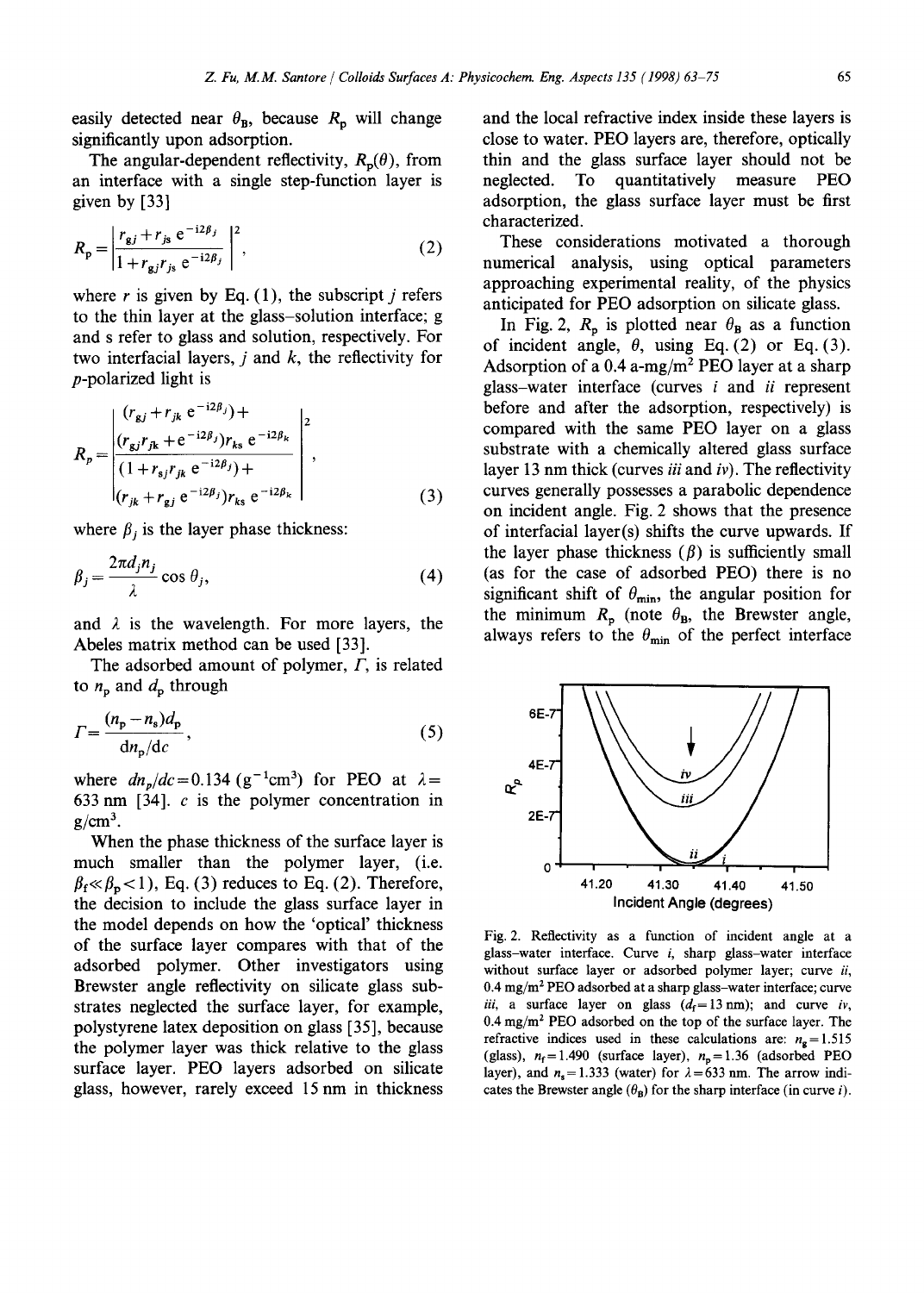without additional layers). However, if  $\beta$  becomes larger (as for the case of glass surface layer), we see a shift of  $\theta_{\min}$ . These observations indicate that for thick layers, two degrees of information are available from the angular scans: the upwards shift of  $R_p$  and the angular shift of  $\theta_{\min}$ . For thin layers, there is only one degree of information: the upwards shift of  $R_p$ . This finding guided our experimental protocol. Angular scanning measurements facilitated a characterization of the glass surface layer (resulting in  $n_f$  and  $d_f$ ), and experiments at a fixed near-Brewster incident angle measured PEO adsorption kinetics (giving the adsorbed amount as a function of time). Also in Fig. 2, the presence of a glass surface layer enhances the change of  $R_p$  during PEO adsorption, an advantage for measurements of PEO adsorption.

Fig. 3(a) and (b) show  $R_p$  and  $R_p^{1/2}$  at fixed angle, near  $\theta_{\text{B}}$ , as a function of adsorbed amount,  $\Gamma$  (between 0 and 2 mg/m<sup>2</sup>). Here, the layer thickness is increased at fixed  $n<sub>p</sub>$  as the coverage of PEO is increased. Glass substrates without a surface layer and with surface layers of two different phase thicknesses  $(\beta)$  are shown. The reflectivity is calculated both at  $\theta_{\min}$  and  $\theta_{\min} \pm 0.02^{\circ}$ .  $R_p$  is found not to be significantly affected by small deviations in the angular alignment  $(\theta_{\min} \pm 0.02^{\circ})$ (our instrumental precision is higher than this). The  $R_p$  versus  $\Gamma$  dependence in Fig. 3(a) is roughly parabolic, as shown by the rescaling of  $\Gamma(R_p^{1/2})$  in Fig.  $3(b)$ . The only exception in Fig.  $3(b)$  is the case without the surface layer at angles deviating from  $\theta_{\text{B}}$ . This observation agrees with the theoretical analysis by Schaaf et al. [10] based on Abeles' 'method of integrals' [36] for the reflectivity calculations. They showed that for any thin layer, when  $[n_f(z)-n_s] \ll n_s$ , then  $R_p(\theta_B) \propto {\int [n_f(z)-n_s] dz}^2$ , where z is the direction normal to the interface and the integral is proportional to the total amount of adsorbed polymer. Our numerical calculations, however, reveal the details of the reflectivity behavior for the thin layers — the slopes of  $R_p^{1/2}(\Gamma)$ curves are practically independent of the glass surface layer's optical thickness  $(\beta_f)$  for a constant polymer layer density  $(n_p)$ , and for glass surface layers that are relevant to this investigation. There



Fig. 3. (a) Reflectivity  $(R_p)$ ; and (b) square root of the reflectivity ( $R_p^{1/2}$ ) at  $\theta_{\text{min}}$  (solid lines) and  $\theta_{\text{min}} \pm 0.02$ ° (dashed lines) as a function of adsorbed amount  $(\Gamma)$  for PEO layers (of fixed refractive index) on a glass without a surface layer (curves  $i$ ), and on top of surface layers: (curves *ii*)  $n_f = 1.490$ ,  $d_f = 13$  nm; (curves *iii*)  $n_f$  = 1.450,  $d_f$  = 13 nm.  $n_g$ ,  $n_p$ , and  $n_s$  are the same as in Fig. 2. Inset curve in (b) extends the range of curve *ii.* 

is, however, a slight dependence of  $R_{\rm p}^{1/2}(\Gamma)$  slope on  $n_p$ , to be discussed below. The inset curve in Fig.  $3(b)$  shows  $R_p^{1/2}(\Gamma)$  up to 20 mg/m<sup>2</sup> of coverage, illustrating the linear proportionality up to about 8 mg/m<sup>2</sup>.

Fig. 4 shows the slope of  $R_{\rm p}^{1/2}(\Gamma)$ ,  $dR_{\rm p}^{1/2}/d\Gamma$ , in the linear range as a function of PEO layer density or average PEO mass fraction (the quantity  $dR_n^{1/2}/d\Gamma$  is essentially the calibration constant of our experiments). The  $y$ -axis on the right side is scaled as the relative change of  $dR_p^{1/2}/dT$ , normalized at  $n_p = 1.36$ , corresponding to a PEO layer density of  $20\%$  in aqueous solution. The x-axes also show the average refractive index,  $n_p$ , corresponding to each density, obtained via  $dn_p/dc = 0.134$  for PEO in water. The third x-axis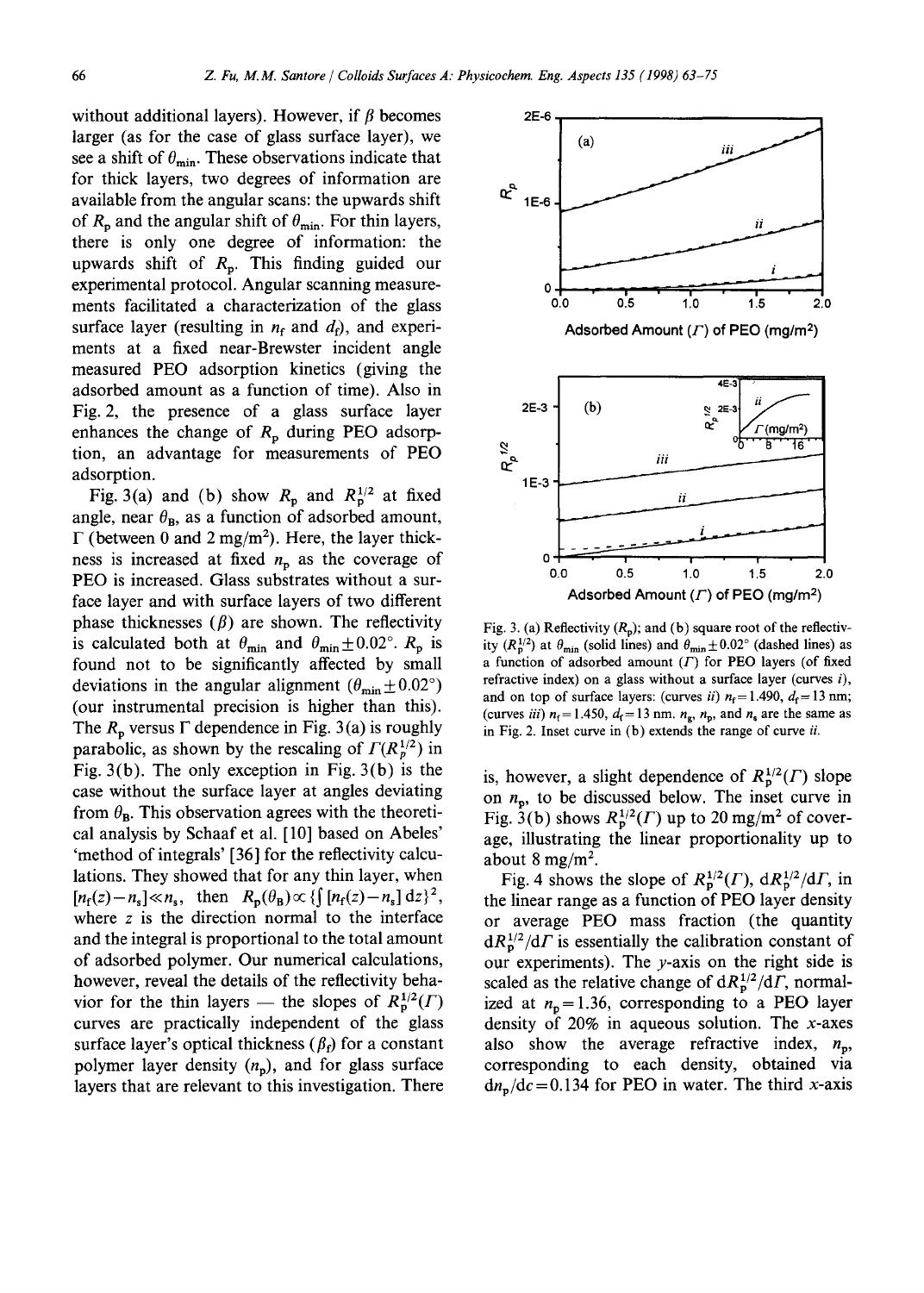

Fig. 4. Adsorption signal sensitivity,  $dR_p^{1/2}/dT$ , dependence on the PEO layer density. Solid line is at  $\theta_{\min}$ ; dashed lines indicate  $\theta_{\min} \pm 0.02$ °.

shows the corresponding layer thickness  $(d_p)$  for an adsorbed PEO layer with  $0.5 \text{ mg/m}^2$ . The calculation in Fig. 4 employs a glass surface layer  $(n_f= 1.490, d_f= 13$  nm) and gives results for  $\theta_{\min}$ , and  $\theta_{\min} \pm 0.02^{\circ}$ . The results are generally independent of the surface layer thickness [as shown by Fig. 3(b)]. The significance of Fig. 4 is that the adsorption signal sensitivity,  $dR_p^{1/2}/dT$ , is only a weak function of polymer layer density. For the same adsorbed amount, a dense layer will give slightly smaller reflectivity signal than a fluffy layer. If the average PEO layer density is 20%, a change in density from 20 to 10% or to 30% will cause only a 10% change in the reflectivity signal.

In summary, these calculations demonstrate that for a fixed near Brewster angle reflectivity measurement of adsorbed PEO,  $R_{\rm p}^{1/2}(T)$  is linear in  $\Gamma$  over a substantial range of  $\Gamma$ , and that this relationship is not affected by the optical nature of the glass surface layer over the experimentally accessible range of such glass surfaces. In addition, small deviations in the incident angle from  $\theta_{\rm B}$  (or  $\theta_{\rm min}$ ) do not affect  $R_p$  significantly. To first order, the adsorption signal sensitivity does not change much when the polymer layer's density experiences limited variations.

#### **3. Experimental**

#### *3.1. Materials*

Soda-lime glass microscope slides *(FISHERfinest)* were used as the adsorption substrate. The bulk glass was reported by the manufacturer (Erie Scientific) to have the following composition:  $SiO<sub>2</sub>$ , 72.1%; Na<sub>2</sub>O, 14.0%; CaO, 7.3%; MgO 3.8%; Fe<sub>2</sub>O<sub>3</sub>/FeO, K<sub>2</sub>O, Al<sub>2</sub>O<sub>3</sub> < 2.0% each. A slide was placed in the adsorption flow cell which was then filled with concentrated sulfuric acid to treat the glass surface in situ for 15 h. ESCA studies revealed that the glass surface composition after this acid treatment was primarily  $SiO<sub>2</sub>$ , while an untreated slide's atomic surface composition was consistent with the manufacturer's report [37]. After the sulfuric acid treatment, the cell was flushed with copious amounts of DI (deionized) water. The cell was then flushed with 0.005 N NaOH for 10min, followed by 0.5 M  $H<sub>2</sub>SO<sub>4</sub>$  for 10 min, and DI water to neutralize the cell and the surface. The surface was then ready for the PEO adsorption experiment. After an adsorption experiment, the same base-acid cleaning cycle was used to remove the adsorbed PEO, and to regenerate the surface. This cleaning procedure was found to give reproducible PEO adsorption kinetics and was therefore used for many of the kinetic experiments that were conducted in series. In situ surface regeneration facilitated repeated use of a single cell calibration and avoided unnecessary optical realignments.

The following monodisperse PEO samples (from Polymer Laboratories Inc.) were used: MW 32.6K  $(M_w/M_n = 1.03)$ , MW 120K  $(M_w/M_n = 1.02)$ , MW 448K  $(M_w/M_n=1.07)$  and MW 963K  $(M_w/M_n = 1.1)$ .

## *3.2. The adsorption flow cell*

In order to conduct the adsorption under controlled shear-flow conditions, we employed a thin rectangular flow channel with dimensions  $0.13 \times 1.0 \times 4.0$  cm. An entrance region (per the design of Shibata and Lenhoff [38]) minimized the entrance effects. Liquid was pumped through the channel between the glass surface and the wall of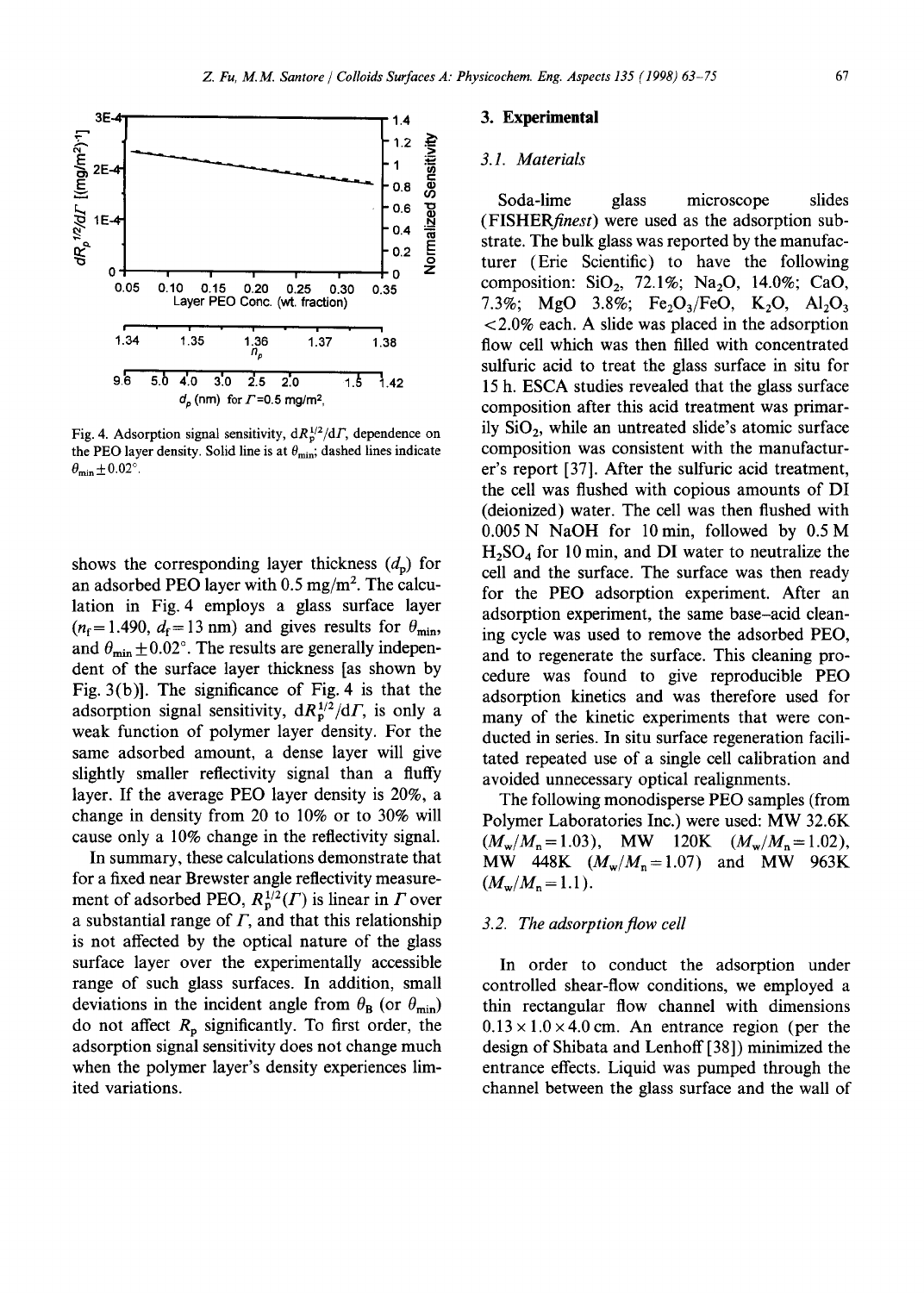the black Teflon base. Adsorption under shear flow conditions occurred on the glass surface and the adsorption kinetics at the center of the surface were monitored using a laser beam. A syringe pump maintained flow for kinetic studies while a peristaltic pump was used for slow equilibration experiments.

### *3.3. The scanning angle reflectometer*

Two different types of scanning Brewster-angle reflectometers appear in the literature. Schaaf and coworkers [10,25] conducted the angular scans either by moving the laser and photo-detector relative to the sample, or by rotating the sample and moving the detector with respect to the laser. This set-up gave good quality scan data, but took a significant time to complete each scan, thereby limiting the utility for fast kinetic studies. Leemakers and Gast [11] developed a dynamic scanning angle reflectometer using a cylindrical lens to focus the laser beam on the interface and simultaneously measuring the angular dependence of  $R_p$  with an array detector. This provided rapid data acquisition; however, the quality appeared to be reduced because the incident intensity was decreased by dispersing the laser beam to access multiple angles.

We constructed a modified version of the Schaaf's scanning angle reflectometer, shown in Fig. 5. The light source is a 2.0 mW helium-neon



For scanning angle measurements, the mirror is manually rotated, resulting in a change of the incident angle and a small movement of the beam along the interface. The reflected beam is detected on an array detector (Alton Instrument Corp., Model LS-2000). All of the beam's movements were proven to be geometrically linear, because the mirror rotates through a very small angular range (usually less than  $1^{\circ}$ ). For each single angular position, the reflected beam appears on the detector array as a gaussian profile. When the incident angle is changed, the beam peak intensities and positions are recorded, thus giving the angle scan envelope (see Fig. 6). Detection of a single beam profile usually takes 0.05 s, enabling a full angle scan to be finished within 10 s for no less than 50 angular positions. The total detecting area of the interface, for the scanning angle measurement, is illustrated by the circles on the upper part of Fig. 5. For a  $0.5^{\circ}$  change in the incident angle, there is a 1.3 mm shift of the center of the beam spot, while the beam has a diameter of about 0.7 mm.



Fig. 5. Schematic of the reflectometer apparatus.



Fig. 6. Schematic illustration of the original angle scan data: the peak intensity and angular position for each gaussian beam profile were taken as a data point of the reflectivity scan.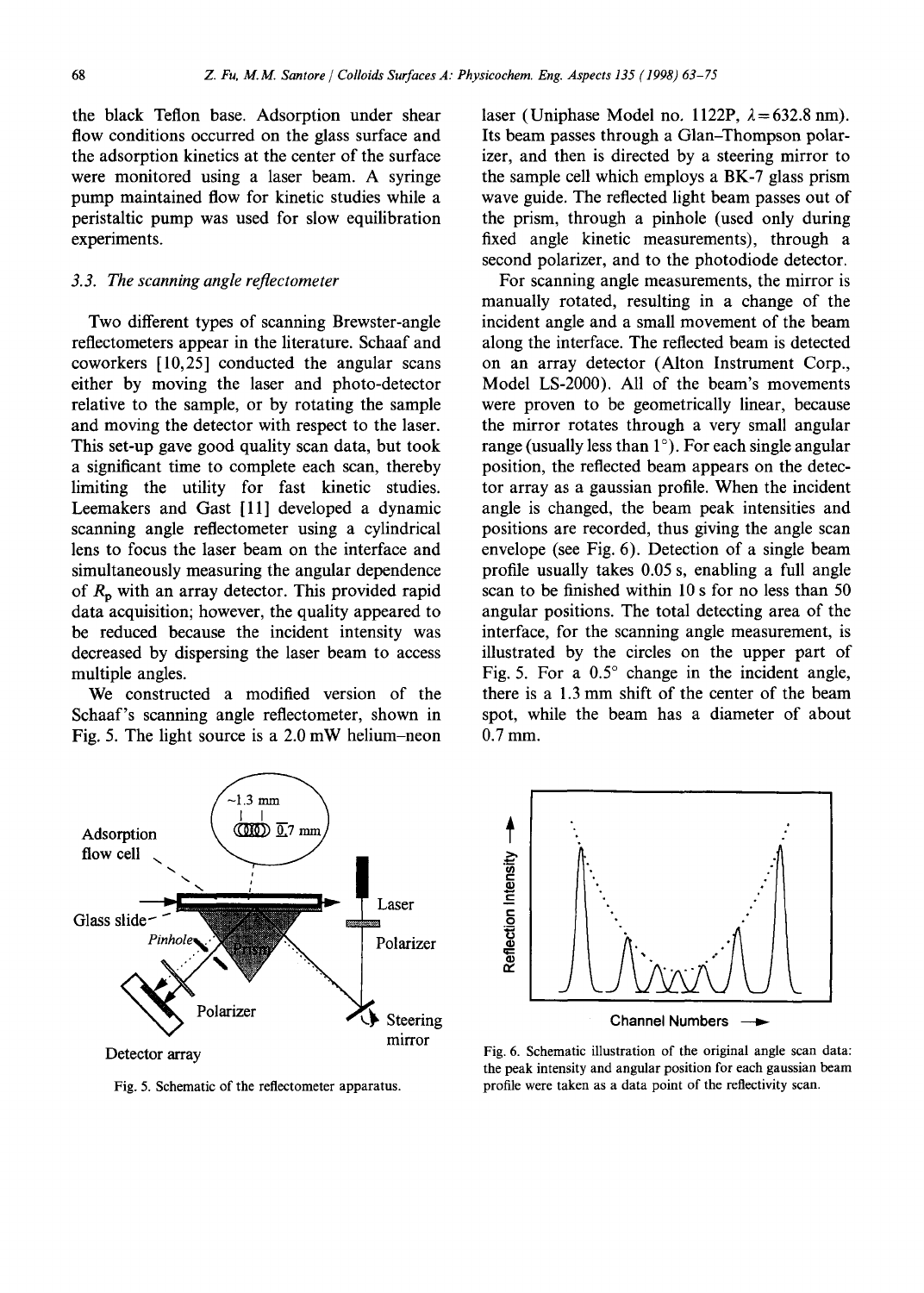For kinetic studies at fixed angle, we preferred to used a single-point photodiode detector instead of the photodiode array. The former has a wider detection window  $(2.5 \times 2.5 \text{ mm})$  providing a larger tolerance to the alignment shifts from thermal drift during long runs.

# *3.4. Calibration of angle scan reflectivity data*

The reflectivity signal (in counts) on the  $\nu$ -axis and the angular position (in channel numbers of the detector array) on the x-axis are the raw data that need to be converted to  $R_p$ , and  $\theta$ , respectively. The x-axis calibration employed several salt solutions of known refractive indices,  $n_s$ , to find the corresponding Brewster angle positions. The channel numbers were thereby converted into  $\theta_{\text{BS}}$  which were calculated from the refractive index pairs,  $n_{g}$ and  $n_s$ . The scale of the x-axis was double-checked by converting the change in detector channel numbers from  $2^{\circ}$  of mirror rotation into the real incident-angle change in the glass substrate (which was calculated using geometric optics). This second check was in excellent agreement with the salt solution method. After the x-axis calibration, we fitted the angle-scan curves to Eq. (3) to convert intensity counts to  $R_p$  on the y-axis. For all of the reflectivity data, a very small amount of baseline from background light and scattering was subtracted from the original reflectivity signal.

8E-7 *i ii iii* 6E-7" ᠍ᡅ 4E-7- 2E-7- 0 I ! ! ! I 41.20 41.30 41.40 41.50 41.60 41.70 Incident Angle (degrees)

Fig. 7. Calibration of reflection angle and  $R_p$  via angular scans with (i) DI water  $(n_s=1.3330)$ ; *(ii)* 2.44% NaCl solution  $(n_s = 1.3374)$ ; *(iii)* 4.76% NaCl solution  $(n_s = 1.3418)$ ; and the glass substrate ( $n_g$ =1.515). Data (dots) are compared with Eq. (3) (lines).

Fig. 7 shows the calibration results, and demonstrates the quality of the angle-scan data. The glass surface used in this calibration was pre-treated by NaOH solution and most of the surface layer had been removed (as discussed in the next section) so that  $\theta_{\min}$  was essentially equal to  $\theta_{\text{B}}$ . The agreement between the data and Eq. (3) showed that the interface was sharp and only a very thin surface layer remained.

## **4. Results and discussion**

# *4.1. Glass surface layer characterization and PEO adsorbed amount*

Scanning angle reflectivity data for a glass/water interface with and without an adsorbed PEO layer are shown in Fig. 8. Curve  $i$  is for the surface after the full cleaning procedure and curve *ii* was measured after the adsorption of PEO (MW 448K) from DI water. Curve i contains a minimum of nonzero intensity. Since the baseline signal was already subtracted, two reasons remain for the nonzero minimum: (1) surface roughness; or (2) the glass surface layer. We measured the surface roughness by AFM after the cleaning procedure and found a r.m.s, roughness of 0.6nm, in agreement with ellipsometric [31] and X-ray reflectivity [27] examinations of similar types of



Fig. 8. Scanning angle reflectivity for  $(i)$  precleaned glass surface (with surface layer) in contact with DI water, *(ii)* adsorbed PEO (MW 448K) layer on the surface layer, and *(iii)* after the removal of PEO layer and surface layer by 0.005 N NaOH solution. Data (dots) are compared with calculations (lines).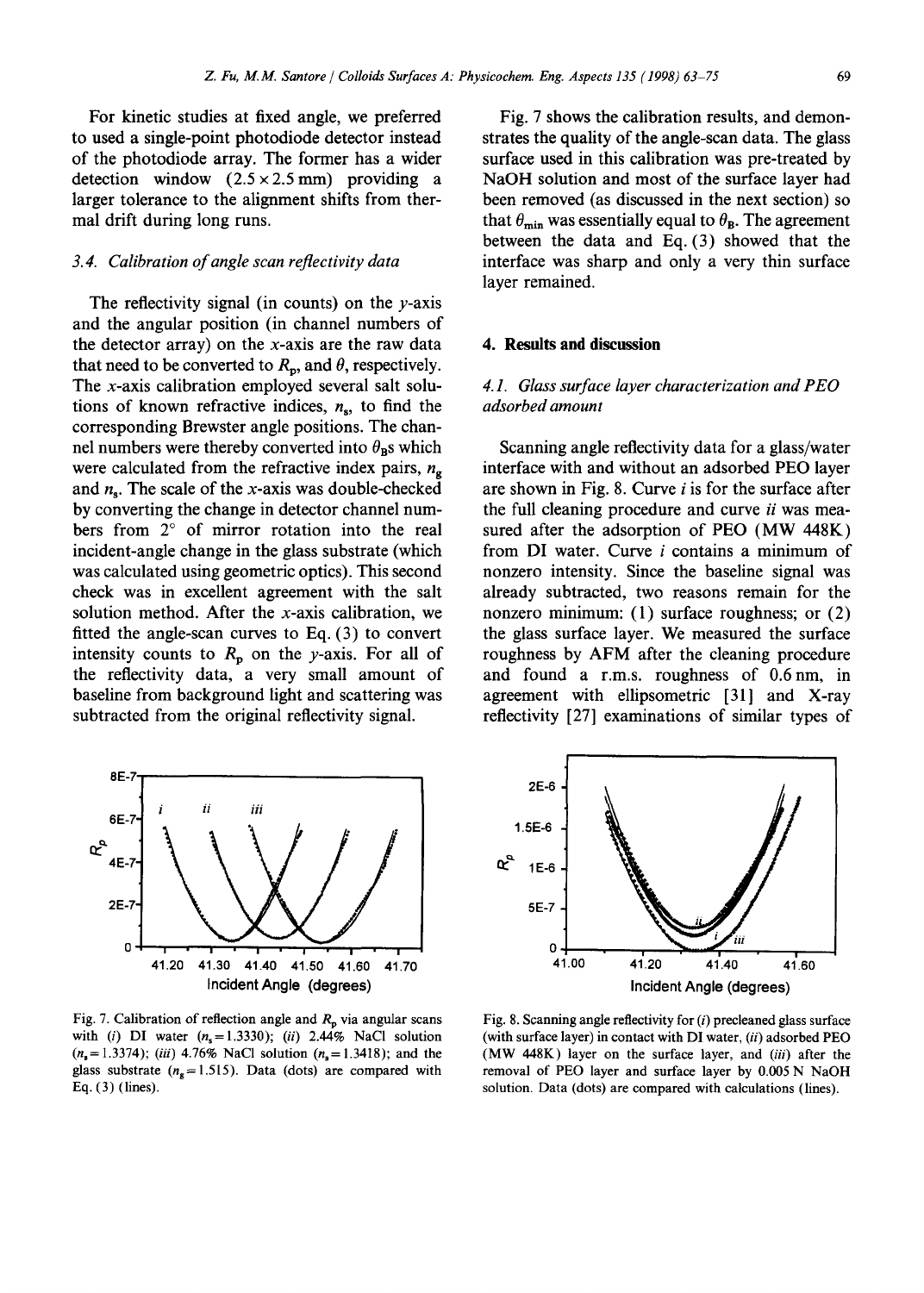commercial soda-lime glass surfaces. Roughness levels on this order are too thin to explain the magnitude of curve  $i$  in Fig. 8. In addition, more severe scattering would be expected to give nonparabolic intensity profile. Therefore a chemically distinct surface region is the best explanation.

After PEO adsorption, the surface was exposured to flowing 0.005 N NaOH solution for several hours beyond that required to remove the PEO layer. This caused a decrease in the reflectivity, finally to a minimum value of zero at  $\theta_B$ , as illustrated by curve *iii* in Fig. 8. The evolution occurring during the basic wash step was also measured at fixed  $\theta_B$  in Fig. 9. This experiment evidenced the existence of the surface layer. The dissolution of such layers (alkali-leached hydrated  $SiO<sub>2</sub>$ ) in basic solutions is well documented [26,28,29,39]. The final glass-solution interface (in curve *iii* of Fig. 8) must be very sharp, because the reflectivity is well described by Eq. (1).

A slight increase of  $R_p$  was always seen after switching from 0.005 N NaOH back to DI water, as illustrated at the end of the experiment in Fig. 9. This may result from the re-association of protons  $(H<sup>+</sup>)$  back to the surface silanol groups as the pH drops, and the formation of a thin surface layer with a different refractive index from that of bulk glass (note that all surface silanols should be dissociated above  $pH \sim 11$ ). The change of the bulk-solution refractive index (from DI water to 0.005 N NaOH solution or vice versa) is sufficiently small so that there is no angular shift of the curve. The signal increase in Fig. 9 corresponds only to



Fig. 9. Dissolution kinetics of glass surface layer on exposure to flowing of 0.005 N NaOH solution.

an upward shift of  $R_p(\theta)$ . This observation illustrates how sensitive the Brewster angle reflectivity is to thin layers at an interface.

We fitted the scanning angle reflectivity data in Fig. 8 using Eqs.  $(1)$ – $(3)$ , yielding the following results. The glass surface layer (after concentrated  $H<sub>2</sub>SO<sub>4</sub>$  treatment for 15 h) was described by  $n_f$ =1.49 and  $d_f$ =13 nm. The adsorbed PEO layer (MW=448K) was described by  $n_p=1.36$ ,  $d_p = 2.5$  nm, giving  $\Gamma = 0.5$  mg/m<sup>2</sup>. We are confident in our measurements of the glass surface layer properties because independent measurement of  $\theta_{\min}$  and  $R_{\rm p}(\theta_{\min})$  allowed independent determination of  $n_f$  and  $d_f$ . In fitting the polymer layer, however, we assumed a mass fraction in the layer of 20% PEO (based on neutron reflectivity measurements [40]), corresponding to  $n_p = 1.36$ . The value of  $d_p = 2.5$  nm was then determined from the fit to the experimental data. As discussed in the calculation section, we cannot be exactly sure of the layer thickness for PEO because we cannot directly measure  $n_p$ ; however, our confidence in  $\Gamma$ is within 10% error.

Concern about the durability of the underlying alkali-leached hydrated surface layer (during the PEO adsorption studies) motivated closer scrutiny of the processes for glass surface layer formation and dissolution. Surface leaching to form the 'glass surface layer' is an ion exchange process [28]:

 $Na^+(g) + 2H_2O \leftrightarrow H_3O^+(g) + Na^+ + OH^-,$  (6)

where g is the glass. It has been found that concentrated strong acids (HCl and  $H_2SO_4$  above 1 M) attack soda-lime glass more rapidly than dilute acids or neutral solutions [41]. Following the initial rapid attack, a subsequent reduction of the attack rate results from slow ion-diffusion through the surface layer which protects the bulk glass.

The dissolution of the surface layer occurs by several successive reactions that break up the silicon-oxygen network [28]:

$$
H_2O + Si-O-Si \leftrightarrow SiOH + HOSi \leftrightarrow H_4SiO_4. \tag{7}
$$

The rate for dissolution in Eq. (7) at pH values near or moderately below 7 is very slow [26]. This means that during PEO adsorption, the glass surface layer is durable. Indeed, our reflectivity experiments also showed that the  $R_p$  can be maintained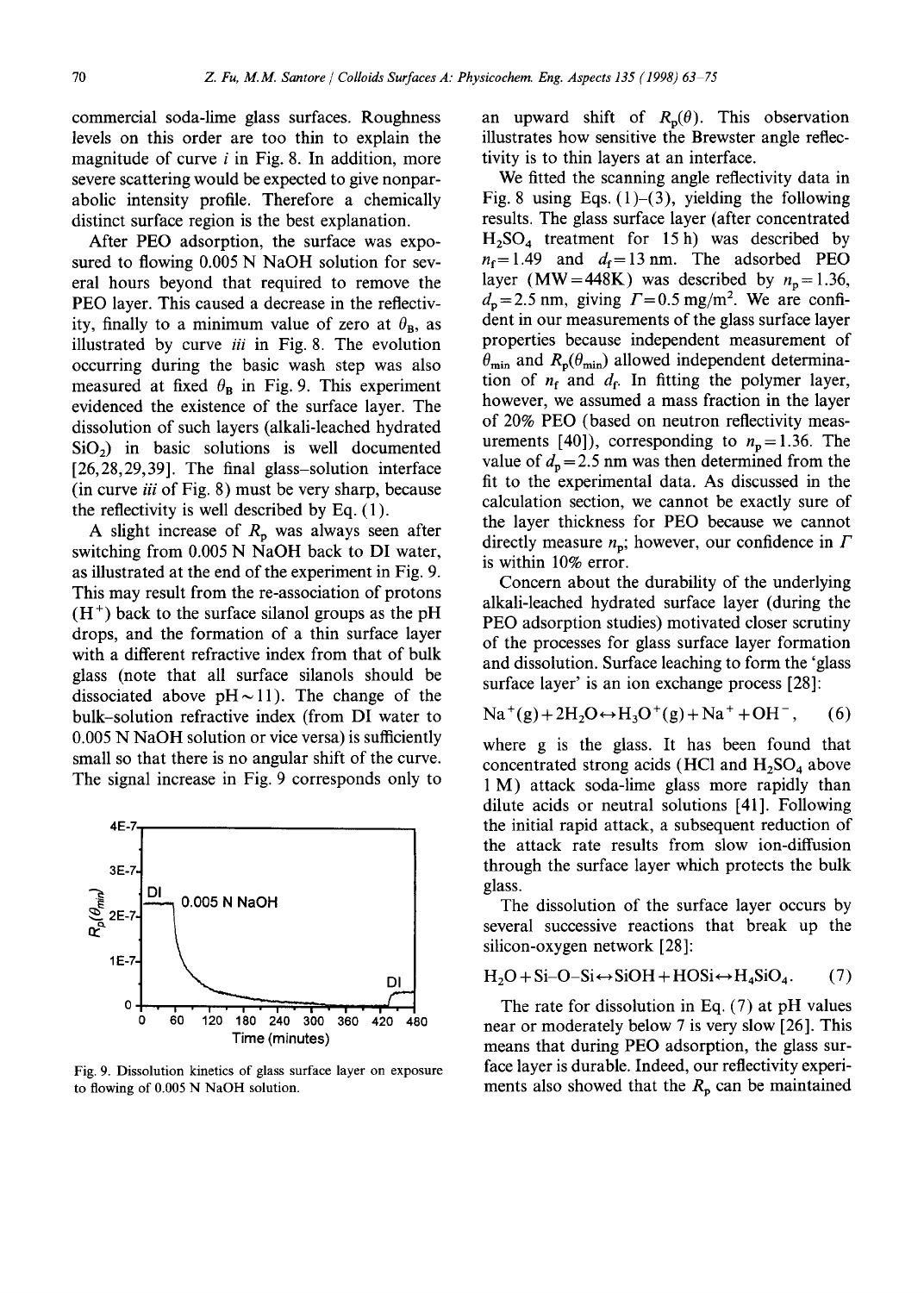fairly stable for several days when the surface is in contact with neutral aqueous solutions. At longer times and at warmish room temperatures, we frequently found a gradual increase of  $R_p$ , indicating an increase of the glass surface layer phase thickness  $(\beta_f)$ . This suggests that leaching occurs slightly more rapidly than dissolution at such conditions.

The dissolution rate in Eq. (7) becomes rapid in basic solutions above pH 9 [26] in accordance with Fig. 9, where the surface layer dissolution in 0.005 N NaOH solution is initially rapid, and takes about 6h for complete removal (at a wall shear rate of  $7.2 s^{-1}$ ). We did not see a significant amount of glass surface layer remaining at the end of the experiment, indicating that dissolution kinetics dominates ion exchange in basic solutions, an observation consistent with previous studies [26].

In summary, in neutral or dilute acid solutions, the glass surface layer formed by our  $H_2SO_4$ cleaning process is sufficiently stable for PEO adsorption studies. This surface layer, however, can almost be completely removed by contact with basic solution for several hours, leaving a sharp glass-solution interface which can be used to calibrate the instrument. We therefore employed fixed angle (single point reflectivity) measurements for the adsorption isotherm and kinetics studies.  $R_p$ was converted to  $\Gamma$  based on the surface layer characterization result and the assumption of an average PEO layer density (we used  $n_p=1.36$ , corresponding to 20% of PEO chain in the layer).

#### *4.2. Adsorption isotherms*

In general, a quantitative understanding of adsorption kinetics requires knowledge of the adsorption equilibria, because the local concentration in the fluid element near the surface in equilibrium with the instantaneous adsorbed amount defines the maximum driving force for diffusion of the adsorbing species from the bulk solution to the surface. Without adsorption isotherm data at very low concentrations, kinetic treatments often assumed a Langmuir-shaped isotherm [42] or a linear equilibrium relation [38]. It is extremely difficult to accurately measure isotherms below several ppm of bulk concentration

for colloidal substrates; however, the use of an adsorption flow cell, planar substrates and techniques such as optical reflectivity to measure the adsorbed amount make such measurements possible.

Adsorption isotherms for monodisperse PEO samples from DI water on silica glass substrates with surface layers like those previously described are shown in Fig. 10. Equilibrium bulk concentrations  $(C_{eq})$  as low as 0.01 ppm were achieved. At these extremely dilute concentrations, the surface coverage was similar to that at higher concentrations. This indicates the high affinity nature of PEO adsorption on silica. Notably, the adsorption kinetics at the most dilute concentrations were extremely slow, requiring more than 24 h to reach equilibrium for 0.01 ppm. This time should be compared to less than 1 min with 100 ppm PEO. High affinity isotherms for polymer adsorption have been predicted using Scheutjens-Fleer theory, and the plateau of the isotherm was predicted to extend down to  $C_{eq} = 10^{-4}$  ppm [24]. These low concentrations are essentially unattainable in real experiments. To our knowledge,  $C_{eq} = 0.01$  ppm is the lowest free solution concentration studied, and it is negligibly low compared with the bulk concentrations used in most kinetic studies. This means that if local equilibria were maintained during



Fig. 10. Adsorption isotherms of PEO from DI water:  $(\Delta, \blacktriangle)$ MW 32600; ( $\circlearrowright$ ,  $\bullet$ ) MW 120000; ( $\Box$ ,  $\blacksquare$ ) MW 963000. Hollow symbols represent the maximum adsorbed amounts on surface during contact with polymer solutions. Solid symbols represent the amounts retained after rinsing the layers with DI water for 25 min.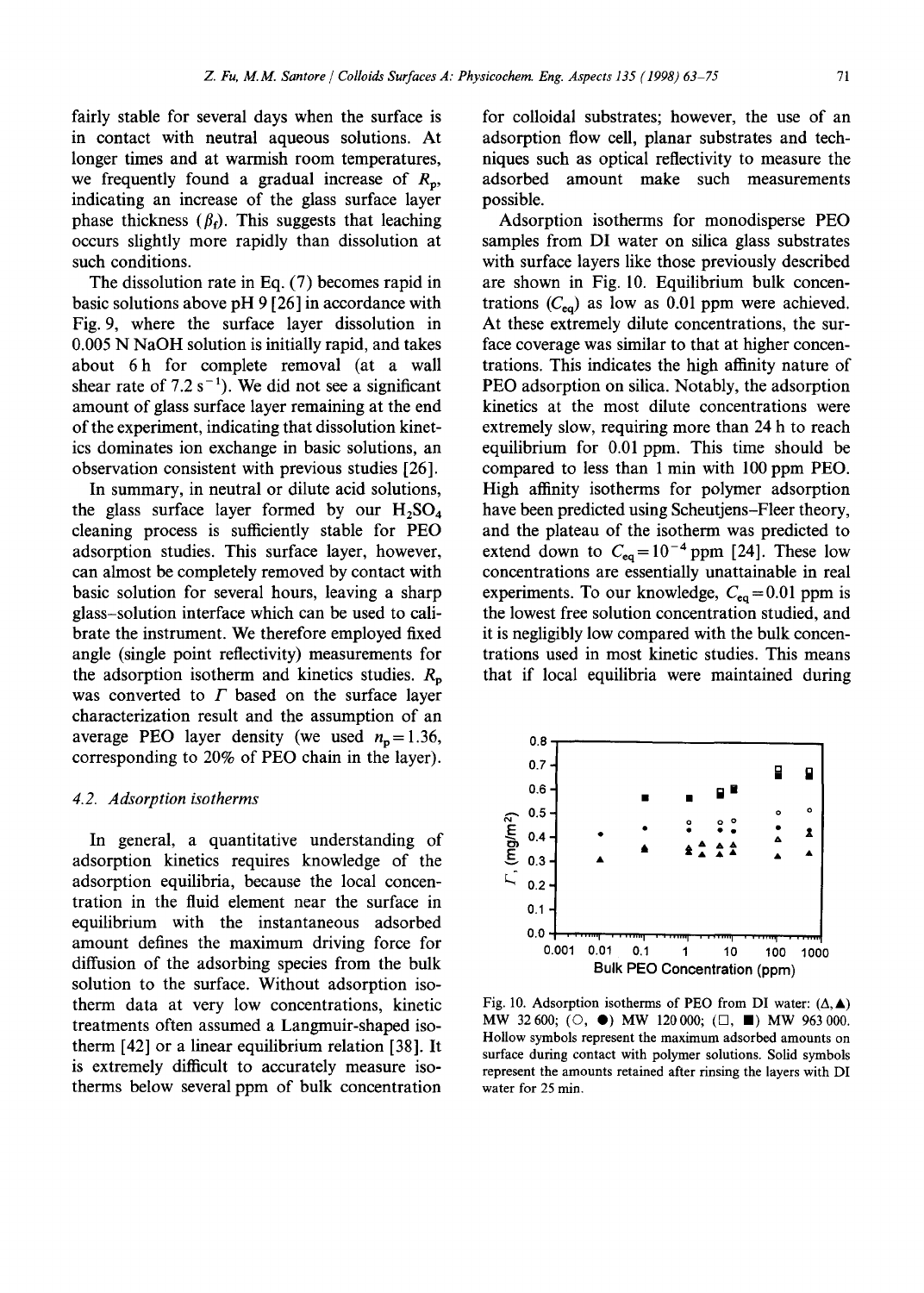adsorption or desorption, the free fluid nearest the surface would contain essentially no polymer.

Fig. 10 also shows the adsorbed amounts after rinsing the adsorbed layers with DI water (represented by the solid symbols; note that at places where only solid symbols are seen, no changes were found after rinsing). We usually observed a small amount of desorption within 15 min of flowing solvent, followed by a signal that was fiat for several hours, indicating strong layer retention. The exceptions were at the lowest bulk concentrations. The initial signal drop on rinsing suggests that there is a small fraction of loosely bound chains in the layer, which is smaller for higher MW samples.

In Fig. 10, the plateau coverages of 0.3-0.7 mg/m<sup>2</sup> are similar to those previously reported for PEO on silica in this pH and molecular weight range [6,43,44]. Small differences in absolute coverage (order of  $0.1 \text{ mg/m}^2$ ) between our work and the literature are attributed to the different silica surfaces employed in different laboratories. In addition, the absolute coverage levels reported in Fig. 10 are in qualitative agreement with other methods of determining PEO adsorption on silica, for example, isotherms on silica particles requiring separation of serum and sediment [22]. Isotherms on silica particles cannot be employed as a test of the accuracy of the reflectivity method, because the particulate method is not sufficiently precise (error from determining serum polymer concentration propagates to the calculation of the adsorbed amount) and because the particle surface may be different from the planar microscope slide, introducing real differences in coverage. The accuracy of the coverages reported in Fig. 10 is upheld by the measurements of the diffusion coefficients (in the next section) which required knowledge of the absolute amount.

In the range of molecular weights examined (from 32 600 to 963 000), the plateau adsorbed amounts were found to increase with the PEO molecular weight. These results are in qualitative agreement with the Scheutjens-Fleer theory which predicts that the molecular weight dependence of the adsorbed amount is stronger in near- $\Theta$  solvents  $(\chi \text{ close to } 0.5)$  and becomes weaker in a good solvent ( $\chi$  close to 0) [45]. For PEO in water,  $\chi$  is about 0.41-0.45 [46,47], indicating near- $\Theta$  conditions. A similar influence of molecular weight on coverage (for this range of molecular weights) was also found by Dijt et al. [6].

#### *4.3. Kinetics of PEO adsorption*

Fig. 11 demonstrates the wall shear rate sensitivity of the PEO  $(MW=32.6K)$  adsorption rate from 5 ppm solution onto silica glass. The remarkable feature of these adsorption traces is the nearly constant adsorption rates all the way to full coverage. Only initially do the traces show upward curvature. Parallel kinetic measurements using total internal reflectance fluorescence (TIRF) with a labeled version of the same molecular weight PEO [48] showed a linear signal rise, proportional to adsorbed amount, over the entire adsorption process. We believe that  $\Gamma$  is actually linear with time as shown by TIRF and the slight curvature in the early stages of the reflectivity results from variations in layer density. If the first chains to adsorb form a fiat dense layer that, with the adsorption of new chains, becomes fluffy and less dense, then  $dR^{1/2}/d\Gamma$  in Fig. 4 will increase. This means that, during changes in layer density, the adsorption traces will be concave up.

In studies determining factors affecting the adsorption rates, we were primarily concerned with the overall or average rate in curves like those in Fig. 11. The average rate was taken as the slope



Fig. 11. Kinetics of PEO adsorption from DI water at varied wall shear rates on silica glass surface measured by Brewster angle reflectivity. PEO, MW 32.6K. Bulk solution, 5 ppm in DI water.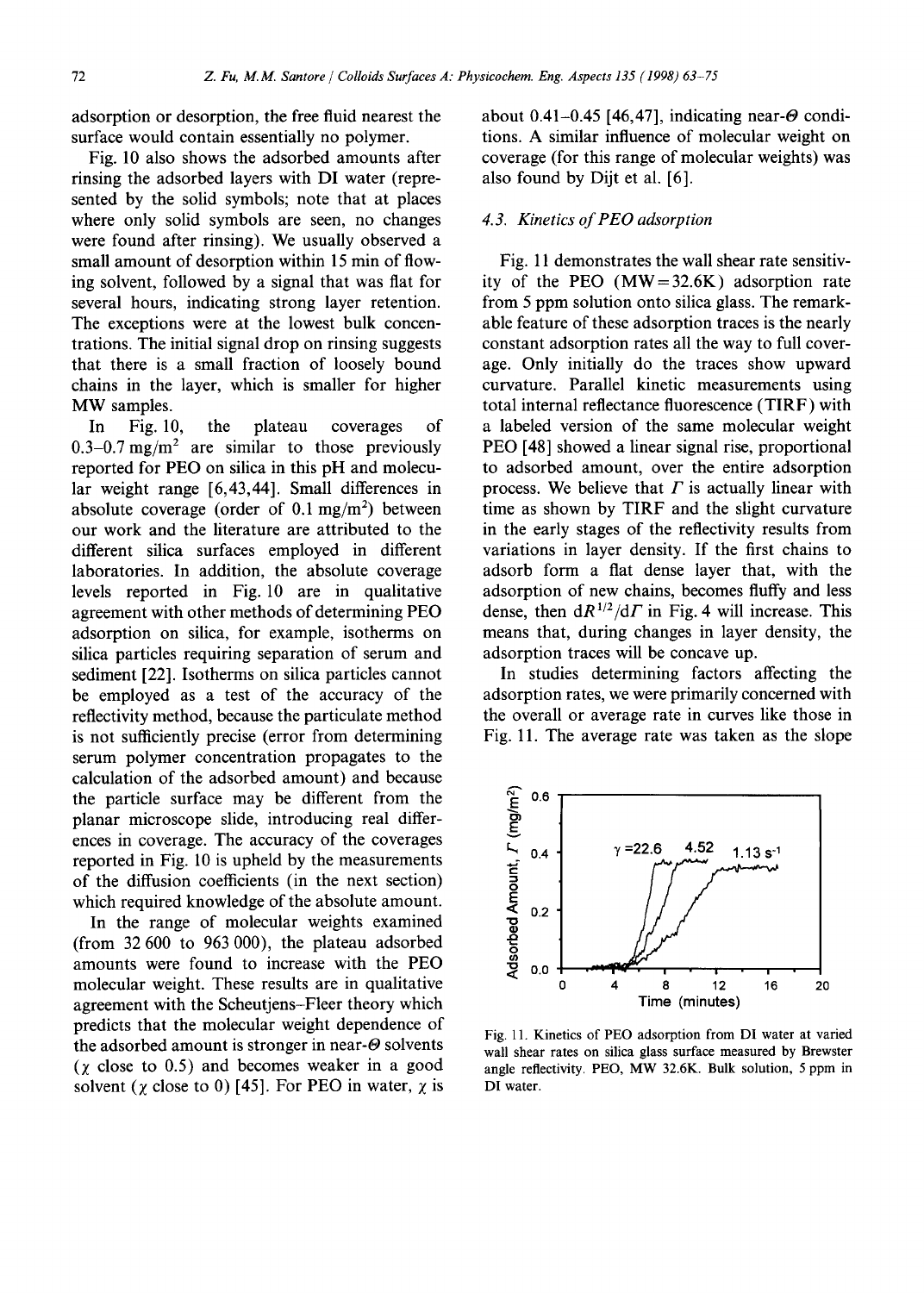of the linear regression of the main part of the curve between 10 and 90% of surface coverage.

Fig. 12 illustrates the 1/3 power law dependence of the adsorption rate on wall shear rate, and the linear dependence of the adsorption rate on concentration for concentrations below 15 ppm. Both functionalities are indicative of mass-transport limited kinetics, the maximum possible adsorption rate. The Leveque equation [49] describing mass transport limited adsorption is the pseudo-steadystate solution of the diffusion convection equation:

$$
\frac{d\Gamma}{dt} = 0.538 \left(\frac{\gamma}{L}\right)^{1/3} D^{2/3} C_{b}.
$$
 (8)

Here,  $C_b$  is the bulk solution concentration, L is the lateral distance from the cell entrance to the point of observation, and  $D$  is the diffusion coefficient of the adsorbing species (free coils or clusters) in bulk solution. Eq. (8) holds once the pseudosteady state concentration gradient near the surface has been established. Shibata and Lenhoff [38] have shown that this condition is met when



Fig. 12. Rate of PEO (MW 32.6K) adsorption from DI water (a) as a function of (wall shear rate) $1/3$ , and (b) as a function of bulk PEO concentration.

the dimensionless time,  $\tau$ , exceeds unity.

$$
\tau = \frac{t}{L^{2/3}/(\gamma^{2/3}D^{1/3})} \tag{9}
$$

Eq. (8) also assumes that the surface has an infinite capacity for the adsorbing species. If the surface becomes saturated or the intrinsic adsorption rate slows because of a partially filled surface, then Eq. (8) no longer applies and the adsorption rate slows to zero.

During mass-transport-limited adsorption, the local concentration of polymer in the fluid nearest the surface is vanishingly small, making the dilute concentrations on the  $x$ -axis of Fig. 10 relevant, as discussed by Dijt et al. [24]. The fast rate of adsorption and the abrupt saturation of the surface (consistent with the extension of the plateau down to extremely dilute solutions in Fig. 10) suggest that local equilibrium is maintained over the entire adsorption process, and that PEO equilibrates relatively rapidly at the interphase.

When Eq. (8) applies, bulk solution diffusivities can be calculated from experimentally measured adsorption rates. Table 1 summarizes these diffusivities for a variety of PEO molecular weights, with kinetic measurements made at dilute solution conditions of 1-5 ppm. The results compare well with values calculated from the radius of gyration  $(R_{\alpha})$  from dynamic light scattering (DLS) reported by Cohen Stuart et al. [50]. Here  $R<sub>g</sub>$  is correlated to the molecular weight via  $R_g = 0.0504 \text{ MW}^{0.5}$  $(nm)$ , and D is calculated from the Stokes-Einstein equation,

$$
D = \frac{kT}{6\pi\mu R_{\rm H}},\tag{10}
$$

Table 1

Diffusion coefficients from adsorption kinetics

| МW      | $\left[\frac{d\Gamma}{dt}\right]/C_{h} \times 10^{5}$<br>(cm/s)<br>(at $y = 5.74s^{-1}$ ) | $D \times 10^7$ (cm <sup>2</sup> /s) |                                |
|---------|-------------------------------------------------------------------------------------------|--------------------------------------|--------------------------------|
|         |                                                                                           | Found in this<br>experiment          | Reference<br>$[45]$ , see text |
| 32 600  | 3.86                                                                                      | 3.48                                 | 3.52                           |
| 120 000 | 2.54                                                                                      | 1.87                                 | 1.83                           |
| 448 000 | 2.02                                                                                      | 1.33                                 | 0.91                           |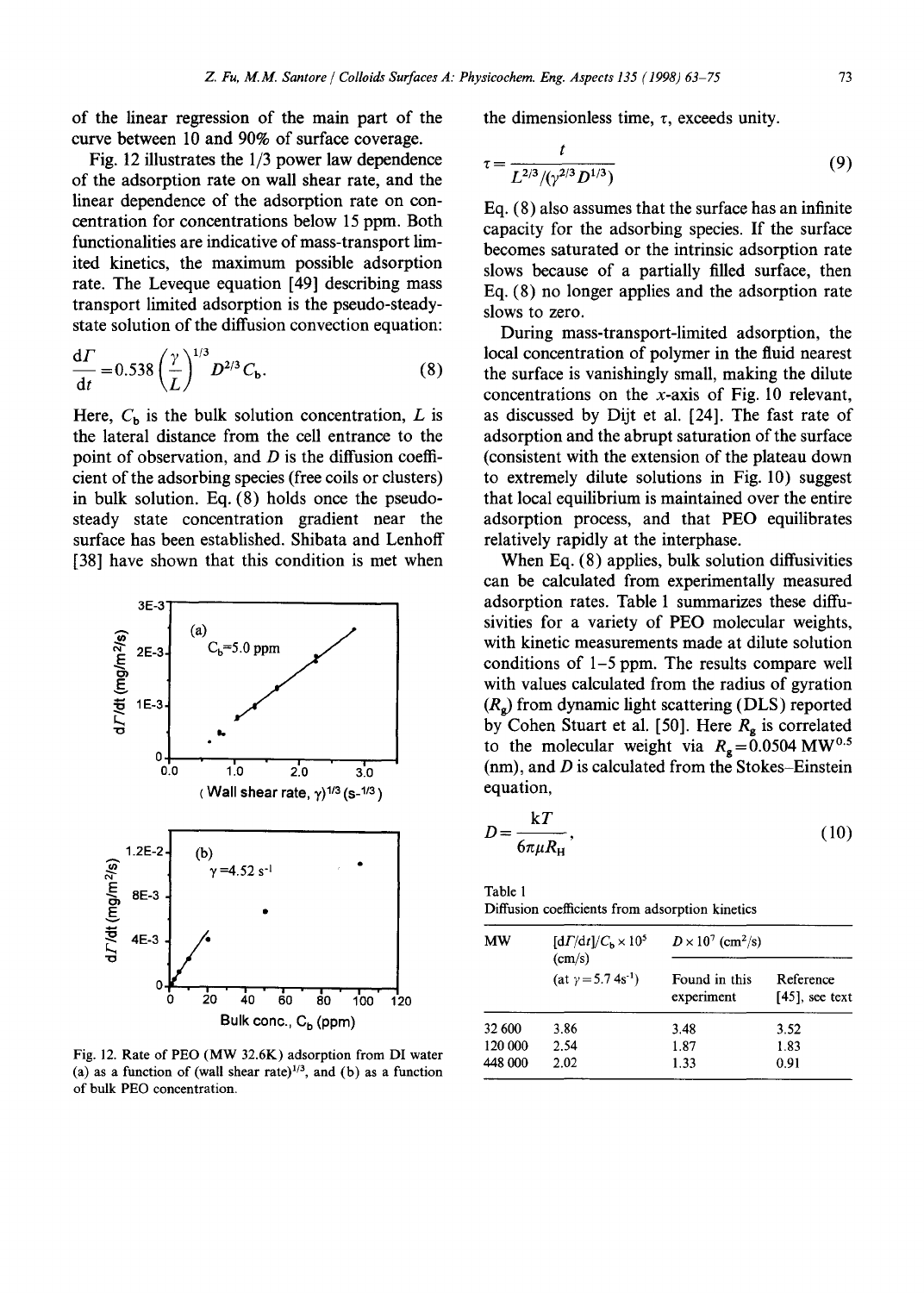where  $k$  is the Boltzmann constant,  $T$  is the absolute temperature, and  $\mu$  is the viscosity of water.  $R<sub>H</sub>$  is the hydrodynamic radius of the polymer coil, which is related to  $R<sub>g</sub>$  for a nondraining model [51] by

$$
R_{\rm H} = 0.676 R_{\rm g} \tag{11}
$$

Other free solution diffusivities for PEO measured by DLS [52,53] or NMR [54] were also found to concur with our data. Because calibration of D from reflectivity data requires the knowledge of the adsorbed amount in Eq. (8), the agreement of our diffusivity values with those in the literature validates the coverage levels reported in Fig. 10.

The apparent nonlinear concentration dependence of the adsorption rate in Fig. 12 occurs because at concentrations exceeding 20 ppm, the surface is saturated before the local concentration gradient reaches its pseudo-steady-state value. (Prior to  $\tau = 1$ , the concentration gradient is less than the pseudo-steady-state value, giving slower adsorption than the maximum rate.) From Eq. (9), one finds that the characteristic time  $\tau = 1$  occurs at a time of 86.7 s, for a PEO sample with a molecular weight of 33K, a wall shear rate of  $4.52 s^{-1}$ , and a bulk solution concentration of 20 ppm. However, if adsorption were to occur at the maximum rate from Eq. (8) (which gives  $0.007 \text{ mg/m}^2$ /s adsorption rate for the above masstransport condition), then it would require only  $\sim$  50 s to reach a surface coverage of 0.35 mg/m<sup>2</sup>, the equilibrium value in Fig. 10. Therefore adsorption kinetics from solutions whose concentrations exceed 20 ppm are not described by the Leveque equation. For the range of conditions studied here, however, it is likely that local equilibrium between the surface and free solution is still maintained, since Dijt found that in stagnation point flow (which has a higher mass-transport coefficient than in this case) PEO adsorption rates were masstransport controlled up to 0.4 mg/m<sup>2</sup>/s [6].

## **5. Conclusions**

We presented a new near-Brewster optical reflectivity experiment and calculations showing that, for parameters within our experimental range, the amount of adsorbed polymer was approximately proportional to the square root of reflectivity, independent of any chemically etched surface layers on the glass. Only a slight dependence of the calibration constant on the layer density was found. We then employed the apparatus to characterize acid-etched surface layers and demonstrated the dissolving of these surface layers in basic solution. Adsorption of PEO on silica surface layers was found to be on the order of  $0.5 \text{ mg/m}^2$ , with the adsorbed amount increasing with molecular weight. The shape of the adsorption isotherms was extremely high affinity, with the plateau of the isotherm extending down to solutions as dilute as 0.01 ppm. Adsorption kinetics measured at fixed angle revealed transport-limited behavior. From the adsorption kinetics, free solution diffusivities of PEO coils were calculated and found in excellent agreement with the literature.

## **Acknowledgment**

This work was made possible by grants from Exxon, AT&T, the National Science Foundation (CTS-9209290) and support from Lehigh's Polymer Interfaces center.

## **References**

- [1] M. Malmsten, F. Tiberg, Langmuir 9 (1993) 1098.
- [2] J.R. Dorgan, M. Stamm, C. Toprakcioglu, R. Jerome, L.J. Fetters, Macromolecules 26 (1993) 5321.
- [3] M. Malmsten, J. Colloid Interfacial Sci. 166 (1994) 333.
- [4] L. Odberg, S. Sandberg, Langmuir 11 (1995) 2621.
- [5] F. Tiberg, M. Landgren, Langmuir 9 (1993) 927.
- [6] J.C. Dijt, M.A. Cohen Stuart, J.E. Hofman, G.J. Fleer, Colloids Surf. 51 (1990) 141.
- [7] J.C. Dijt, M.A. Cohen Stuart, G.J. Fleer, Macromolecules 27 (1994) 3207.
- [8] J.C. Dijt, M.A. Cohen Stuart, G.J. Fleer, Macromolecules 27 (1994) 3219.
- [9] J.C. Dijt, M.A. Cohen Stuart, G.J. Fleer, Macromolecules 27 (1994) 3229.
- [10] P. Schaaf, P. Dejardin, A. Schmitt, Langmuir 3 (1987) 1131.
- [ll]F.A.M. Leermakers, A.P. Gast, Macromolecules 24 (1991) 718.